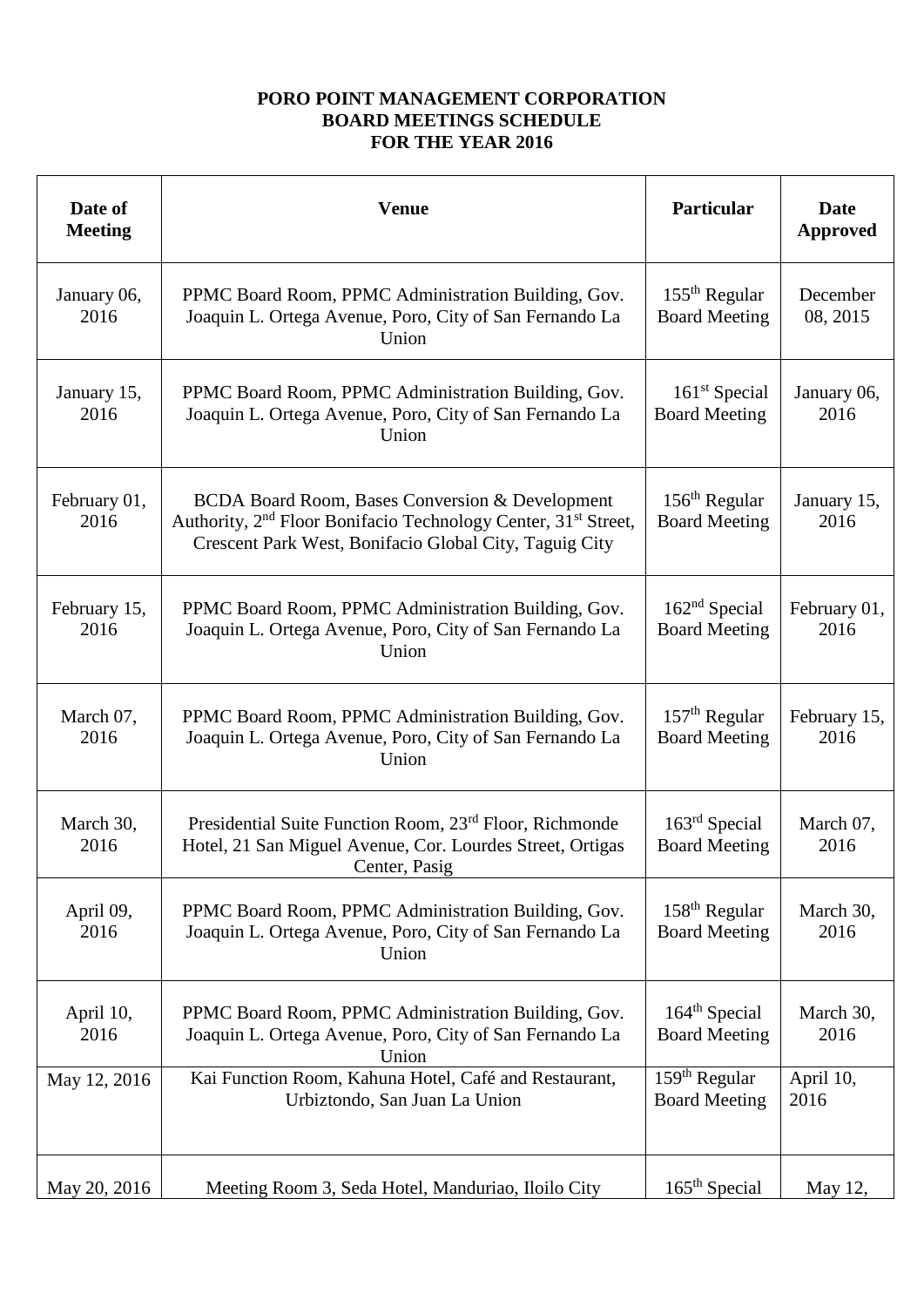|                       |                                                                                                                                                                                                                | <b>Board Meeting</b>                              | 2016                    |
|-----------------------|----------------------------------------------------------------------------------------------------------------------------------------------------------------------------------------------------------------|---------------------------------------------------|-------------------------|
| June 06, 2016         | PPMC Board Room, PPMC Administration Building, Gov.<br>Joaquin L. Ortega Avenue, Poro, City of San Fernando La<br>Union                                                                                        | $160th$ Regular<br><b>Board Meeting</b>           | May 20,<br>2016         |
| June 24, 2016         | Private Function Room, Ascott Bonifacio Global City, Taguig<br>City                                                                                                                                            | 166 <sup>th</sup> Special<br><b>Board Meeting</b> | June 06,<br>2016        |
| July 04, 2016         | PPMC Board Room, PPMC Administration Building, Gov.<br>Joaquin L. Ortega Avenue, Poro, City of San Fernando La<br>Union                                                                                        | $161st$ Regular<br><b>Board Meeting</b>           | June 24,<br>2016        |
| July 18, 2016         | Park Avenue Function Room, 2 <sup>nd</sup> Floor, Astoria Hotel and<br>Resorts, 15J. Escriba drive, Ortigas Business District, Pasig<br>City                                                                   | $167th$ Special<br><b>Board Meeting</b>           | July 04,<br>2016        |
| August 15,<br>2016    | PPMC Board Room, PPMC Administration Building, Gov.<br>Joaquin L. Ortega Avenue, Poro, City of San Fernando La<br>Union                                                                                        | $162nd$ Regular<br><b>Board Meeting</b>           | <b>July 18,</b><br>2016 |
| August 30,<br>2016    | <b>BCDA Board Room, Bases Conversion &amp; Development</b><br>Authority, 2 <sup>nd</sup> Floor Bonifacio Technology Center, 31 <sup>st</sup> Street,<br>Crescent Park West, Bonifacio Global City, Taguig City | 168 <sup>th</sup> Special<br><b>Board Meeting</b> | August 15,<br>2016      |
| September<br>13, 2016 | PPMC Board Room, PPMC Administration Building, Gov.<br>Joaquin L. Ortega Avenue, Poro, City of San Fernando La<br>Union                                                                                        | $163rd$ Regular<br><b>Board Meeting</b>           | August 30,<br>2016      |
| September<br>23, 2016 | BCDA Board Room, Bases Conversion & Development<br>Authority, 2 <sup>nd</sup> Floor Bonifacio Technology Center, 31 <sup>st</sup> Street,<br>Crescent Park West, Bonifacio Global City, Taguig City            | 169 <sup>th</sup> Special<br><b>Board Meeting</b> | September<br>13, 2016   |
| October 03,<br>2016   | PPMC Board Room, PPMC Administration Building, Gov.<br>Joaquin L. Ortega Avenue, Poro, City of San Fernando La<br>Union                                                                                        | $164th$ Regular<br><b>Board Meeting</b>           | September<br>23, 2016   |
| October 19,<br>2016   | PPMC Board Room, PPMC Administration Building, Gov.<br>Joaquin L. Ortega Avenue, Poro, City of San Fernando La<br>Union                                                                                        | $170th$ Special<br><b>Board Meeting</b>           | October 03,<br>2016     |
| November 07,          | PPMC Board Room, PPMC Administration Building, Gov.                                                                                                                                                            | $165th$ Regular                                   | October 19,             |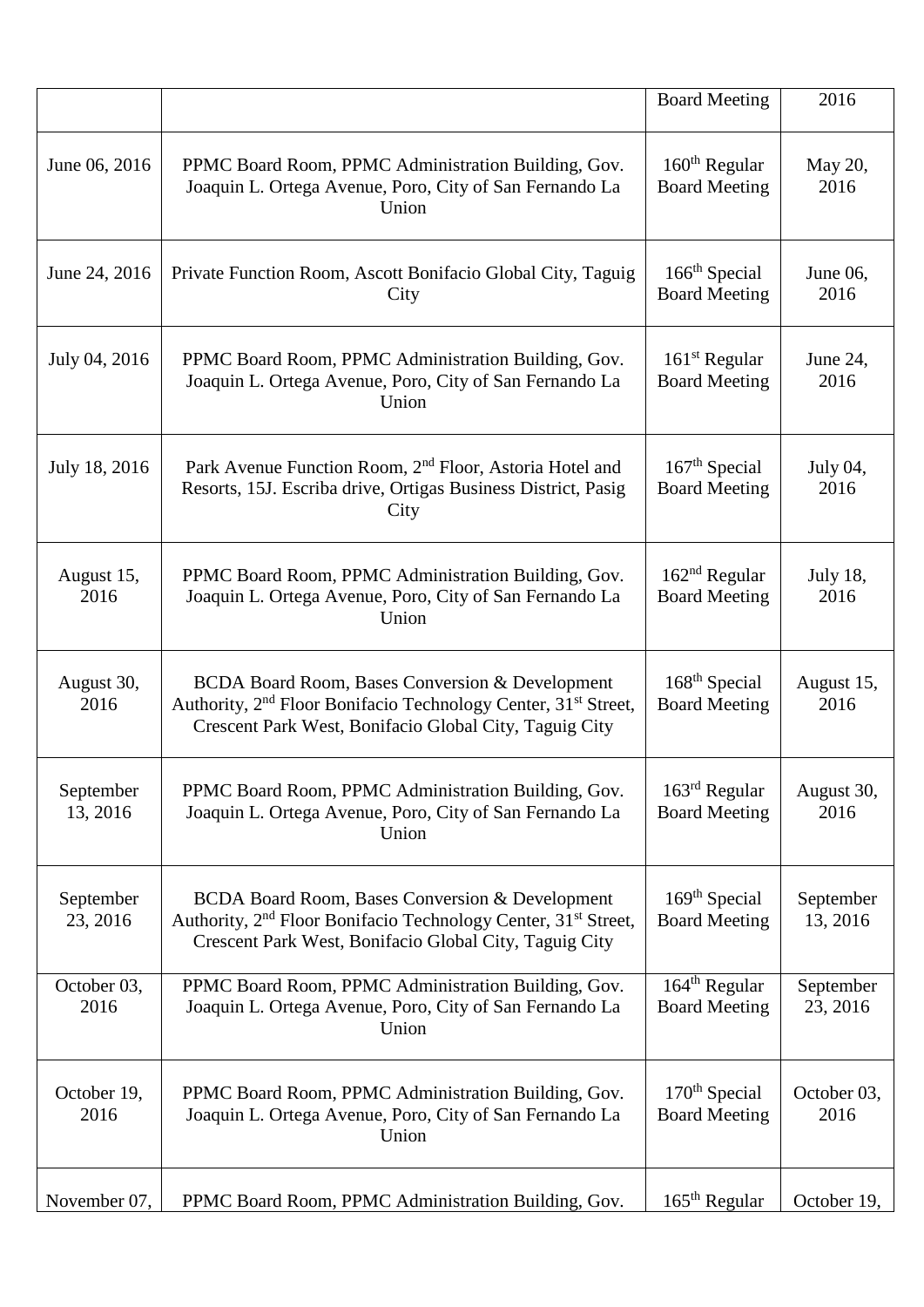| 2016                 | Joaquin L. Ortega Avenue, Poro, City of San Fernando La<br>Union                                                        | <b>Board Meeting</b>                              | 2016                 |
|----------------------|-------------------------------------------------------------------------------------------------------------------------|---------------------------------------------------|----------------------|
| November 21,<br>2016 | PPMC Board Room, PPMC Administration Building, Gov.<br>Joaquin L. Ortega Avenue, Poro, City of San Fernando La<br>Union | $171st$ Special<br><b>Board Meeting</b>           | November<br>07, 2016 |
| December 08,<br>2016 | PPMC Board Room, PPMC Administration Building, Gov.<br>Joaquin L. Ortega Avenue, Poro, City of San Fernando La<br>Union | $166th$ Regular<br><b>Board Meeting</b>           | November<br>21, 2016 |
| December 09,<br>2016 | PPMC Board Room, PPMC Administration Building, Gov.<br>Joaquin L. Ortega Avenue, Poro, City of San Fernando La<br>Union | 172 <sup>nd</sup> Special<br><b>Board Meeting</b> | November<br>21, 2016 |